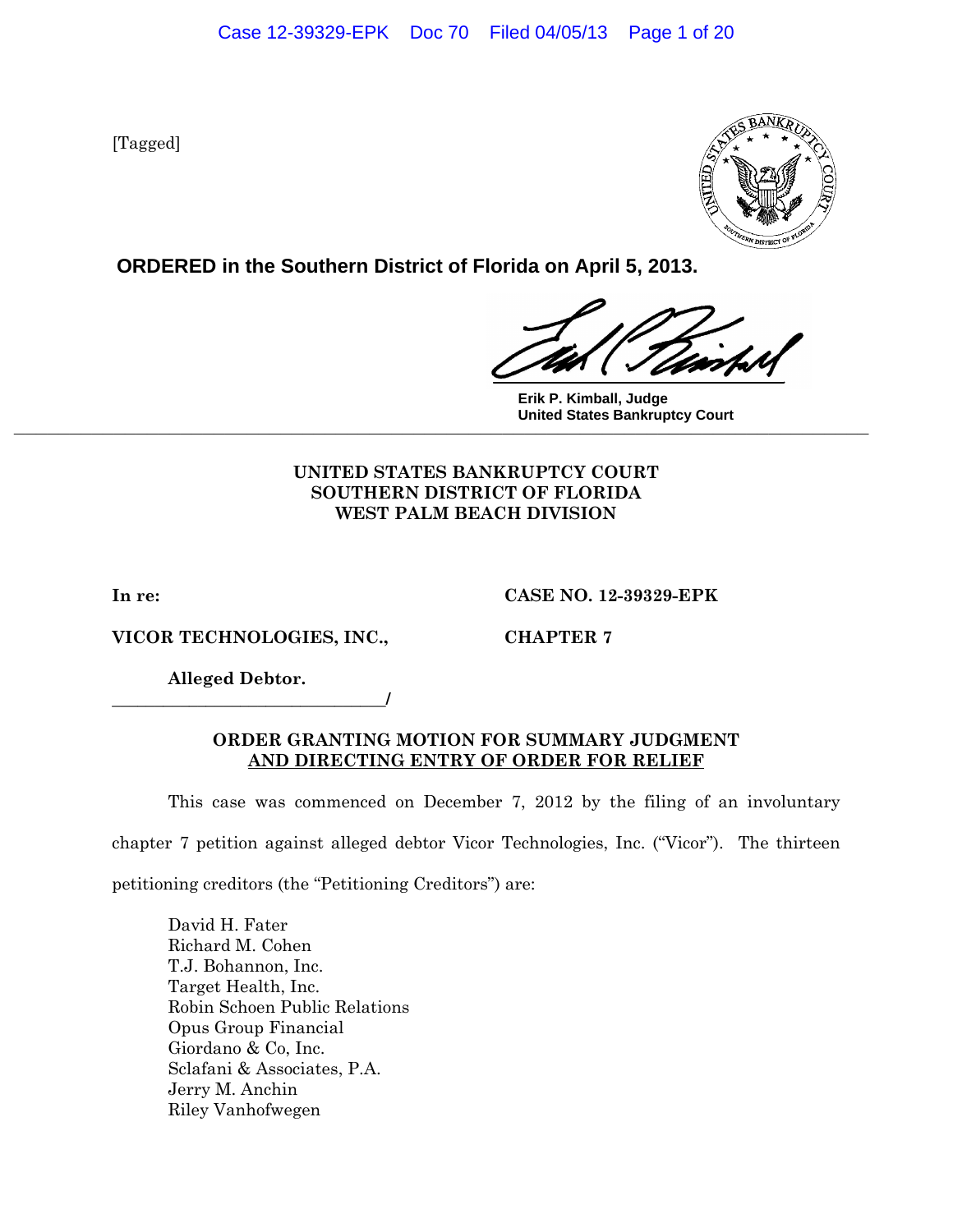David Krasnow Santiago Guzman Chris Vissman

In response to the involuntary petition, on January 9, 2013, Vicor filed its *Alleged Debtor, Vicor Technologies, Inc., Motion to Dismiss Involuntary Petition, or, Alternatively, Motion for Indemnity Bond, or, Alternatively, for Abstention and for Other Relief, Including, Upon Dismissal the Entry of an Order Awarding Compensatory Damages, Punitive Damages, Attorney's Fees, and Costs for a Bad Faith Involuntary Bankruptcy Filing* [ECF No. 34] (the "Motion to Dismiss").

On January 14, 2013, the Petitioning Creditors filed their *Petitioning Creditors' Motion for Summary Judgment* [ECF No. 37] (the "Motion for Summary Judgment"), arguing that there is no genuine issue of material fact on any matter relevant to entry of an order for relief in this case. Vicor filed a response to the Motion for Summary Judgment [ECF No. 67]. The Petitioning Creditors filed their reply in support of their Motion for Summary Judgment [ECF No. 69]. Thus, the Motion for Summary Judgment is fully briefed and ripe for adjudication.

In the meantime, after a hearing on the Motion to Dismiss, the Court directed Vicor to file an answer to the involuntary petition. Vicor filed its answer and affirmative defenses on January 29, 2013 [ECF No. 60]. Vicor's answer and affirmative defenses would require an evidentiary hearing. Prior to setting an evidentiary hearing in this case, the Court finds it appropriate to rule on the Motion for Summary Judgment.

Pursuant to agreement of the parties and solely for purposes of the Motion for Summary Judgment, at this time the Court limits its analysis under 11 U.S.C. § 303(b) to the alleged claims of five of the thirteen Petitioning Creditors—David H. Fater, Richard M.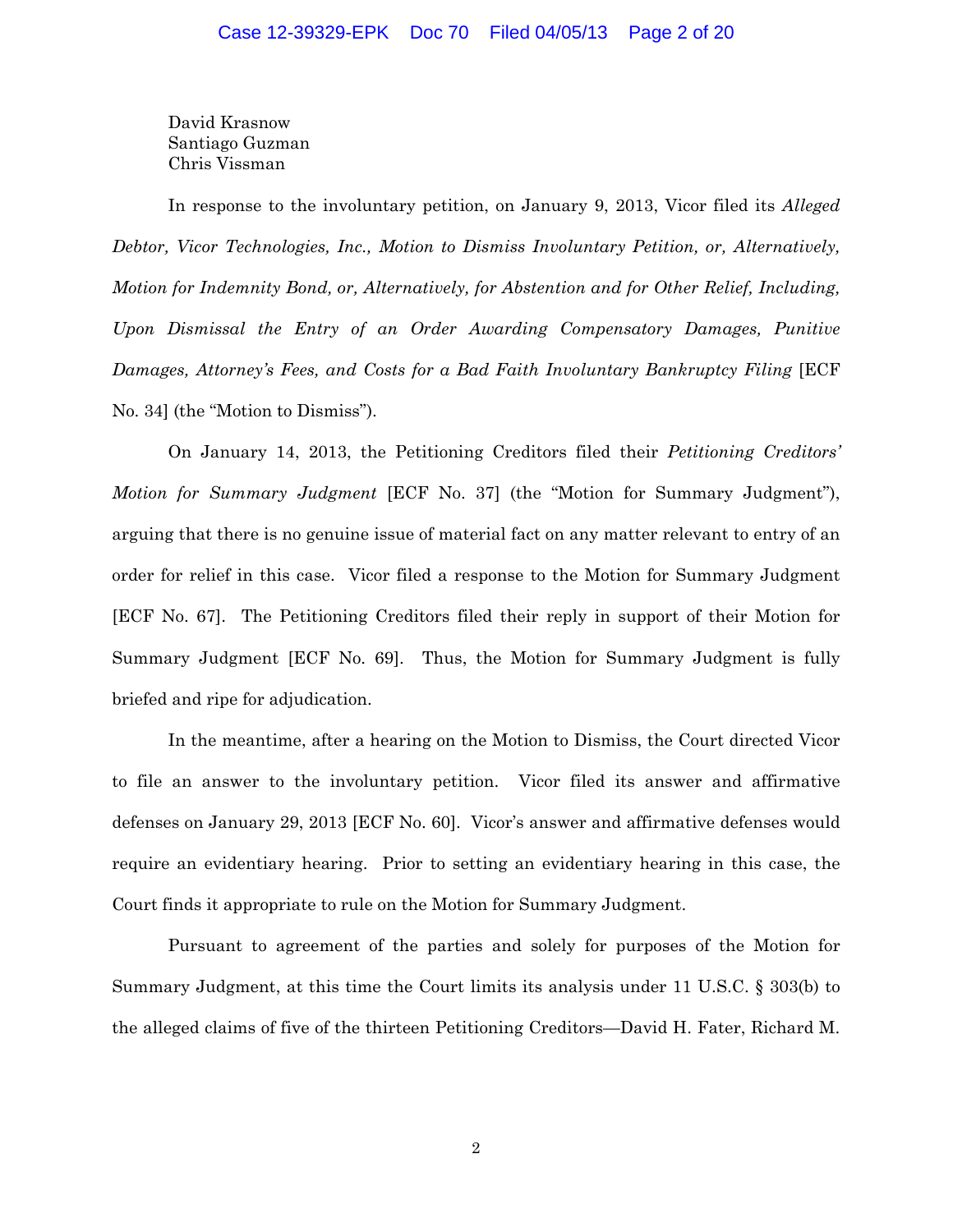## Case 12-39329-EPK Doc 70 Filed 04/05/13 Page 3 of 20

Cohen, T.J. Bohannon, Inc., Christopher Vissman, and Jerry M. Anchin.1 The Petitioning Creditors argue that the claims of these parties satisfy all requirements of 11 U.S.C. § 303(b), and that Vicor was generally not paying its debts as they became due, and so an order for relief is warranted under 11 U.S.C. §  $303(h)(1)$ . Vicor argues that the claims presented by four of these five Petitioning Creditors are in bona fide dispute and that they may not be counted as petitioning creditors for purposes of the involuntary petition commencing this case, and Vicor disputes that it was not paying its debts as they became due.

## **Summary Judgment Standard**

 $\overline{a}$ 

 Fed. R. Civ. P. 56(a), made applicable to this matter by Fed. R. Bankr. P. 7056, provides that "[t]he court shall grant summary judgment if the movant shows that there is no genuine dispute as to any material fact and the movant is entitled to judgment as a matter of law." Fed. R. Civ. P. 56(a); *see also Celotex Corp. v. Catrett*, 477 U.S. 317, 323 (1986); *Anderson v. Liberty Lobby, Inc*., 477 U.S. 242, 247-48 (1986). "An issue of fact is 'material' if it is a legal element of the claim under the applicable substantive law which might affect the outcome of the case." *Allen v. Tyson Foods, Inc*., 121 F.3d 642, 646 (11th Cir. 1997). In considering a motion for summary judgment, the Court must construe all facts and draw all reasonable inferences in the light most favorable to the non-moving party. *Id.*

The moving party has the burden of establishing that there is an absence of any genuine issue of material fact. *Celotex*, 477 U.S. at 323. Once the moving party meets that

<sup>1</sup> If this case had gone to trial, the Court would have considered evidence relevant to claims of the other eight Petitioning Creditors. Because the claims of the five Petitioning Creditors now before the Court are sufficient to support entry of an order for relief in this case, the Court need not consider the claims of the other Petitioning Creditors.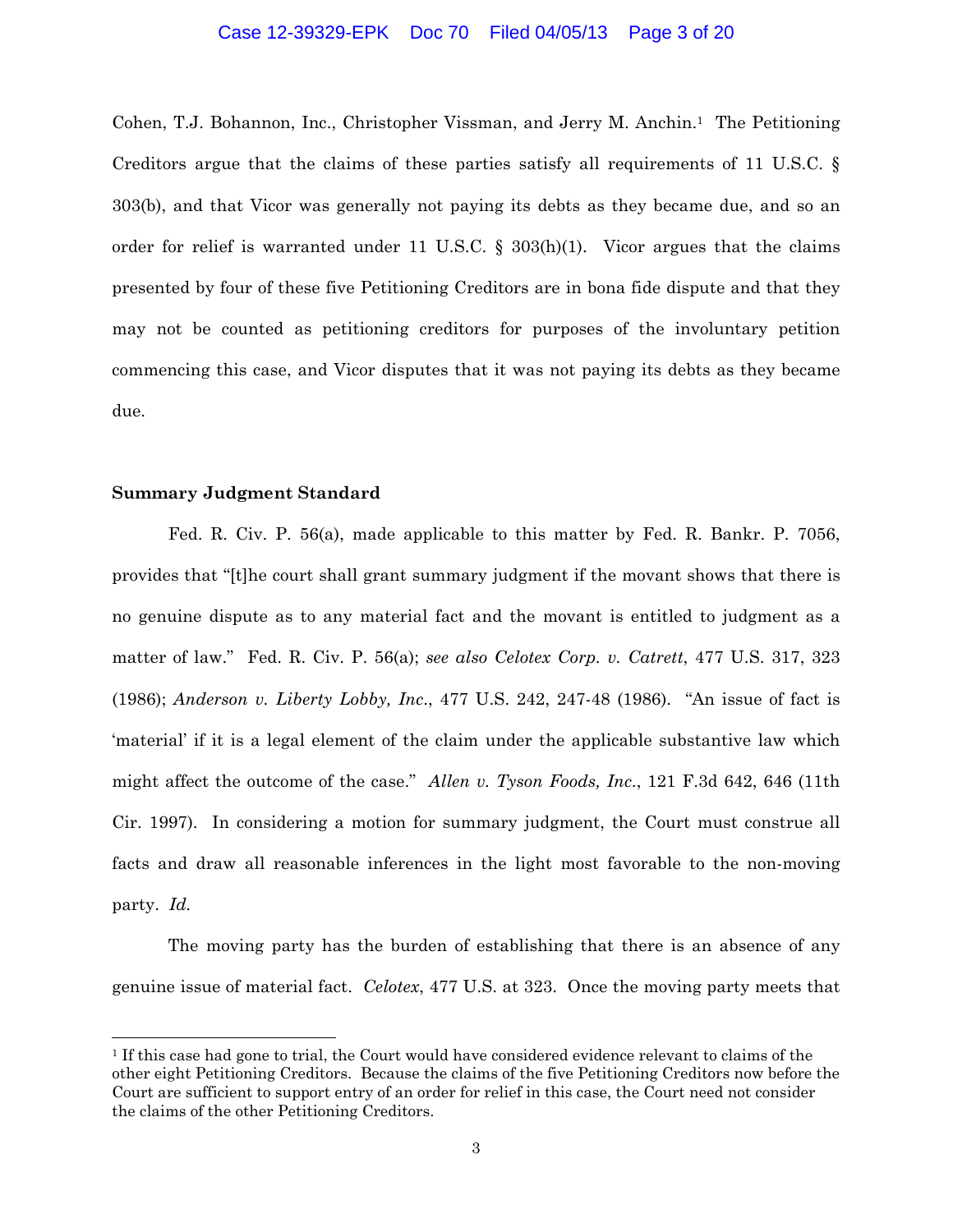## Case 12-39329-EPK Doc 70 Filed 04/05/13 Page 4 of 20

burden, the burden shifts to the non-movant, who must present specific facts showing that there exists a genuine dispute of material fact. *Walker v. Darby*, 911 F.2d 1573, 1576 (11th Cir. 1990) (citation omitted). "A party opposing summary judgment may not rest upon the mere allegations or denials in its pleadings. Rather, its responses, either by affidavits or otherwise as provided by the rule, must set forth specific facts showing that there is a genuine issue for trial. A mere 'scintilla' of evidence supporting the opposing party's position will not suffice; there must be enough of a showing that the jury could reasonably find for that party." *Id.* at 1576-77 (*citing Anderson*, 477 U.S. at 252).

## **Analysis**

A court will enter an order for relief in an involuntary case if (1) the requisite number of eligible petitioning creditors file a petition and (2) the debtor is generally not paying such debtor's debts as they become due unless such debts are the subject of a bona fide dispute as to liability or amount. 11 U.S.C. §§ 303(b), (h). The Court first considers whether Vicor was not generally paying its debts as such debts came due as required under § 303(h).

Section 303(h) provides, in relevant part:

 (h) If the petition is not timely controverted, the court shall order relief against the debtor in an involuntary case under the chapter under which the petition was filed. Otherwise, after trial, the court shall order relief against the debtor in an involuntary case under the chapter under which the petition was filed, only if--

 (1) the debtor is generally not paying such debtor's debts as such debts become due unless such debts are the subject of a bona fide dispute as to liability or amount.

"The courts apply a flexible totality of the circumstances test in determining whether a debtor is 'generally not paying' his debts, which focuses on the number of unpaid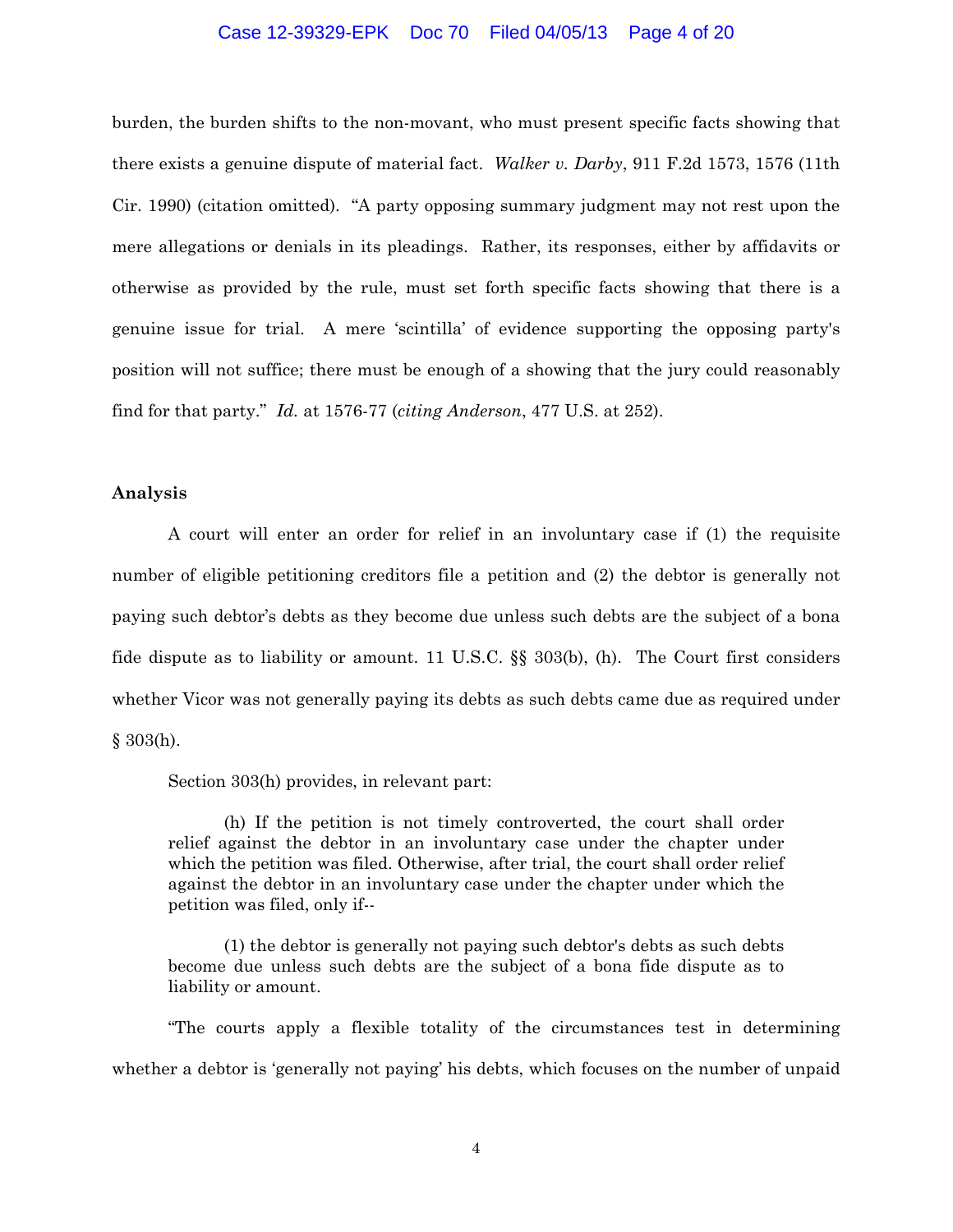#### Case 12-39329-EPK Doc 70 Filed 04/05/13 Page 5 of 20

claims, the amount of the claims, the materiality of nonpayment and the overall conduct of the debtor's financial affairs." *In re Huggins*, 380 B.R. 75, 83 (Bankr. M.D. Fla. 2007).

In its response to the Motion for Summary Judgment, and in its pending Motion to Dismiss, Vicor presents no material argument or evidence to negate the Petitioning Creditors' allegation that Vicor is generally not paying its debts as such debts become due. Exhibit A to the Motion for Summary Judgment, an accounts payable ledger for Vicor as of January 31, 2012 that is discussed more fully below, indicates that a number of claims, including those of the Petitioning Creditors, have remained unpaid for an extended period of time. Even if some of the claims of the Petitioning Creditors are subject to bona fide dispute, Vicor does not even suggest that the bulk of its accounts payable are so disputed.

Vicor's publicly reported financial information presents an even more stark picture of Vicor's financial distress. Vicor's Form 10-Q for the quarter ended September 30, 2011 shows current assets of \$353,000 and current liabilities of \$11,947,000, or a ratio of current assets to current liabilities of only 0.029. A current ratio of less than 1.0 indicates an inability to meet current obligations with available cash and cash equivalents, a key indication that Vicor is unable to pay its obligations as they come due. Vicor's Form 10-Q shows that it had current assets of \$1,646,000 and current liabilities of \$1,614,000 only nine months prior to the reporting date, on December 31, 2010. During the same nine month period Vicor's accounts payable increased 175% from \$1,166,000 to \$3,217,000. The Form 10-Q shows that Vicor was experiencing an accelerating net loss during the period, coupled with a remarkable negative cash flow leaving the company with essentially no cash. This financial data indicates that Vicor was in a tail spin during the first three quarters of 2011. Vicor does not even suggest that its financial status improved after the period shown in its most recent Form 10-Q.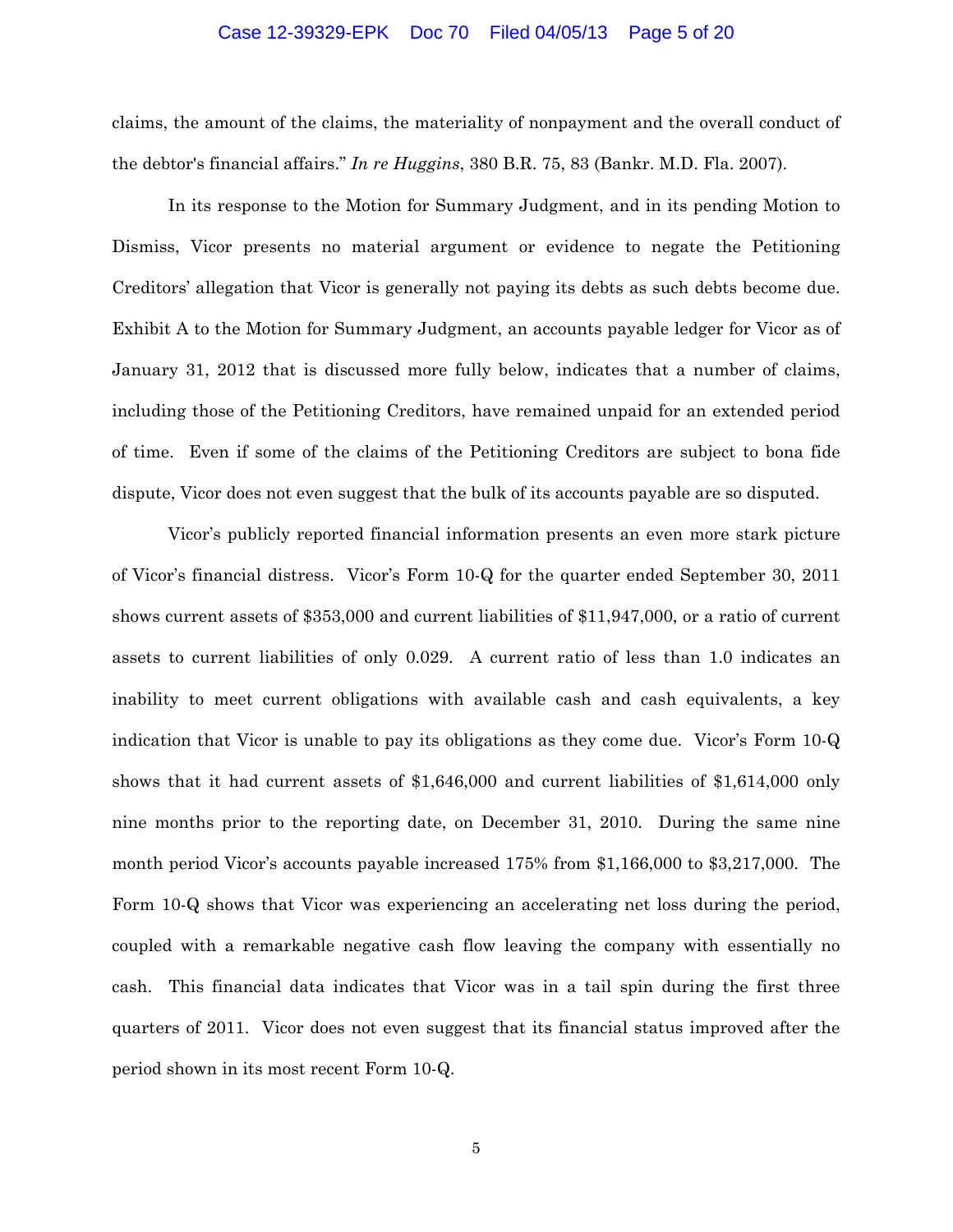## Case 12-39329-EPK Doc 70 Filed 04/05/13 Page 6 of 20

The narrative report contained in Vicor's Form 10-Q as of September 30, 2011 matches the financial data in describing a company near and perhaps beyond its last gasp. The financial data is reported on a going concern basis, meaning that management acknowledged more than a year prior to the petition in this case that Vicor may not survive. Management stated: "The Company is in substantial arrears with its accounts payable, and no management salaries have been paid in the three months ended September 30, 2011. The lack of working capital has severely restricted the Company's ability to implement its sales strategies. The Company needs to continue to incur expenditures to further the commercial development of its products. These matters raise substantial doubt about the Company's ability to continue as a going concern." Management admits, several times, that Vicor was unable to pay its obligations as they came due. The report states: "The Company is in technical default on both the 8% Subordinated Convertible Notes and the 10% Convertible Promissory Notes because of its inability to pay liabilities as they become due during the three months ended September 30, 2011." The report lists numerous serious payment defaults on material debt obligations. Management admitted that "[s]ince June 2011 the Company has been operating substantially without cash." Management acknowledged that Vicor's inability to raise capital was having a direct negative effect on its ability to generate business, which of course only deepened its financial woes. As stated in the report, "Revenues have been negatively impacted in the marketplace by the Company's lack of resources and the substantial risk of its ability to operate as a going concern." Vicor was then in dire need of additional capital to remain viable. "The Company desperately needs additional sources of financing. If such financing is not obtained, the Company may have to curtail its operations in December 2011 or be placed in involuntary bankruptcy by its creditors." Apparently, Vicor was unable to find alternative financing or investors.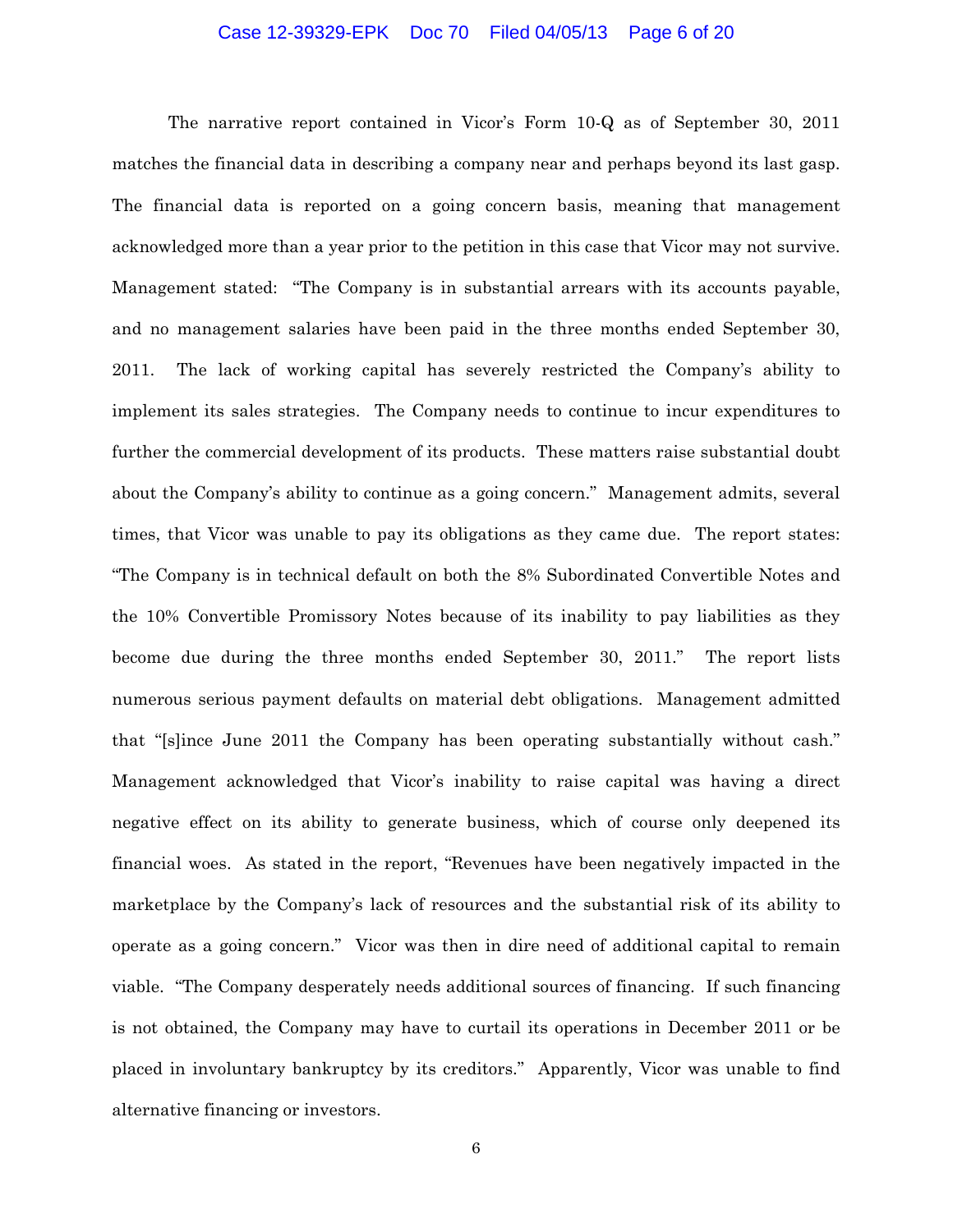## Case 12-39329-EPK Doc 70 Filed 04/05/13 Page 7 of 20

Based on the record before the Court, there is no reason to believe that Vicor's financial status improved since the period covered by its Form 10-Q for the period ending September 30, 2011. Vicor offers no contrary evidence. There is no material dispute that at the time of the filing of the petition in this case Vicor was not paying its debts as they became due. The requirements of  $\S 303(h)(1)$  are satisfied in this case.

There appears to be no question that Vicor is an entity for which the involuntary provisions of the Bankruptcy Code was enacted. The question, then, is whether at least three of the Petitioning Creditors hold claims that satisfy the requirements of § 303(b).

11 U.S.C. § 303(b)(1) provides:

 (b) An involuntary case against a person is commenced by the filing with the bankruptcy court of a petition under chapter 7 or 11 of this title--

 (1) by three or more entities, each of which is either a holder of a claim against such person that is not contingent as to liability or the subject of a bona fide dispute as to liability or amount, or an indenture trustee representing such a holder, if such noncontingent, undisputed claims aggregate at least \$14,425 more than the value of any lien on property of the debtor securing such claims held by the holders of such claims.

The phrase "bona fide dispute" is not defined in the Bankruptcy Code. The majority of courts to consider the meaning of "bona fide dispute" apply an objective standard. *In re Huggins*, 380 B.R. 75, 82 & n.30 (Bankr. M.D. Fla. 2007) (collecting cases). "Because the standard is an objective one, an alleged debtor's subjective intent or belief is irrelevant, and the mere or conclusory denial of a claim's validity or amount is not sufficient to create a bona fide dispute." *In re Tamarack Resort, LLC*, No. 09-03911-TLM, 2010 WL 1049955, at \*2 (Bankr. D. Idaho Mar. 17, 2010). This standard requires the court to "determine whether there is an objective basis for either a factual or a legal dispute as to the validity of debt." *In re Busick*, 831 F.2d 745, 750 (7th Cir. 1987). "However, 'the statute does not require the court to determine the outcome of any dispute, only its presence or absence. Only a limited analysis of the claims at issue is necessary.'" *Id.* (quotation omitted).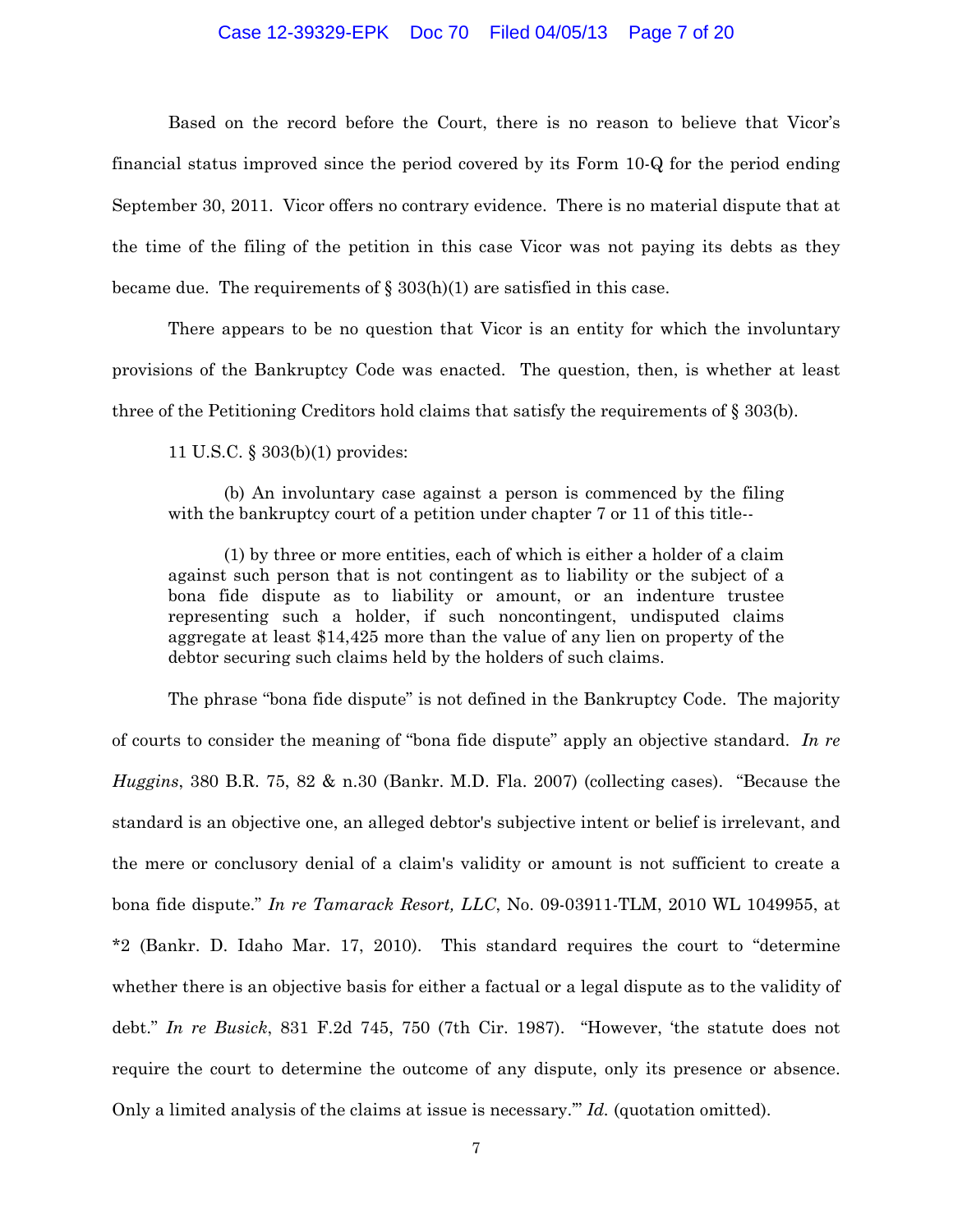In applying this standard, the petitioning creditor must establish a prima facie case that no bona fide dispute exists. Once this is done, the burden shifts to the debtor to present evidence demonstrating that a bona fide dispute does exist. Because the standard is objective, neither the debtor's subjective intent nor his subjective belief is sufficient to meet this burden. The court's objective is to ascertain whether a dispute that is bona fide exists; the court is not to actually resolve the dispute. This does not mean that the bankruptcy court is totally prohibited from addressing the legal merits of the alleged dispute; indeed, the bankruptcy court may be required to conduct a limited analysis of the legal issues in order to ascertain whether an objective legal basis for the dispute exists.

*In re Rimell*, 946 F.2d 1363, 1365 (8th Cir. 1991) (internal and external citations omitted).

The Bankruptcy Abuse Prevention and Consumer Protection Act of 2005 amended § 303 to provide that claims at issue must not be the subject of a bona fide dispute *as to liability or amount*. 11 U.S.C. § 303(b)(1) (emphasis added). Public Law 109-8, § 1234 (Apr. 20, 2005), 119 Stat. 23, 204. Prior to the amendment, a dispute as to the amount of some portion of the claim did not necessarily mean that the entire claim was disputed such that the petitioning creditor failed to satisfy § 303(b)(1). For example, in *Focus Media*, the 9th Circuit explained that under its own case law, "even assuming there was an actual, nontheoretical dispute as to the precise amounts [] owed the petitioning creditors . . . such a dispute is relevant only if it takes the total debt below [the numerical threshold set forth in § 303(b)(1)]. *Focus Media, Inc. v. Nat'l Broadcasting Co. (In re Focus Media, Inc.)*, 378 F.3d 916, 925-26 (9th Cir. 2004). The 9th Circuit disagreed that "an uncertainty or dispute as to amounts owed above [the numerical threshold set forth in  $\S$  303(b)(1)] can create a bona fide dispute as to the entire debt." *Id.* The 9th Circuit explained its test as follows: "a dispute as to the amount of a claim gives rise to a bona fide dispute only when (1) it does not arise from a wholly separate transaction and (2) 'netting out the claims of debtors' could take the petitioning creditors below the amount threshold of § 303." *Id.* at 926 (*citing Chicago Title Ins. Co. v. Seko Inv., Inc. (In re Seko Inv., Inc*.*)*, 156 F.3d 1005, 1008 (9th Cir.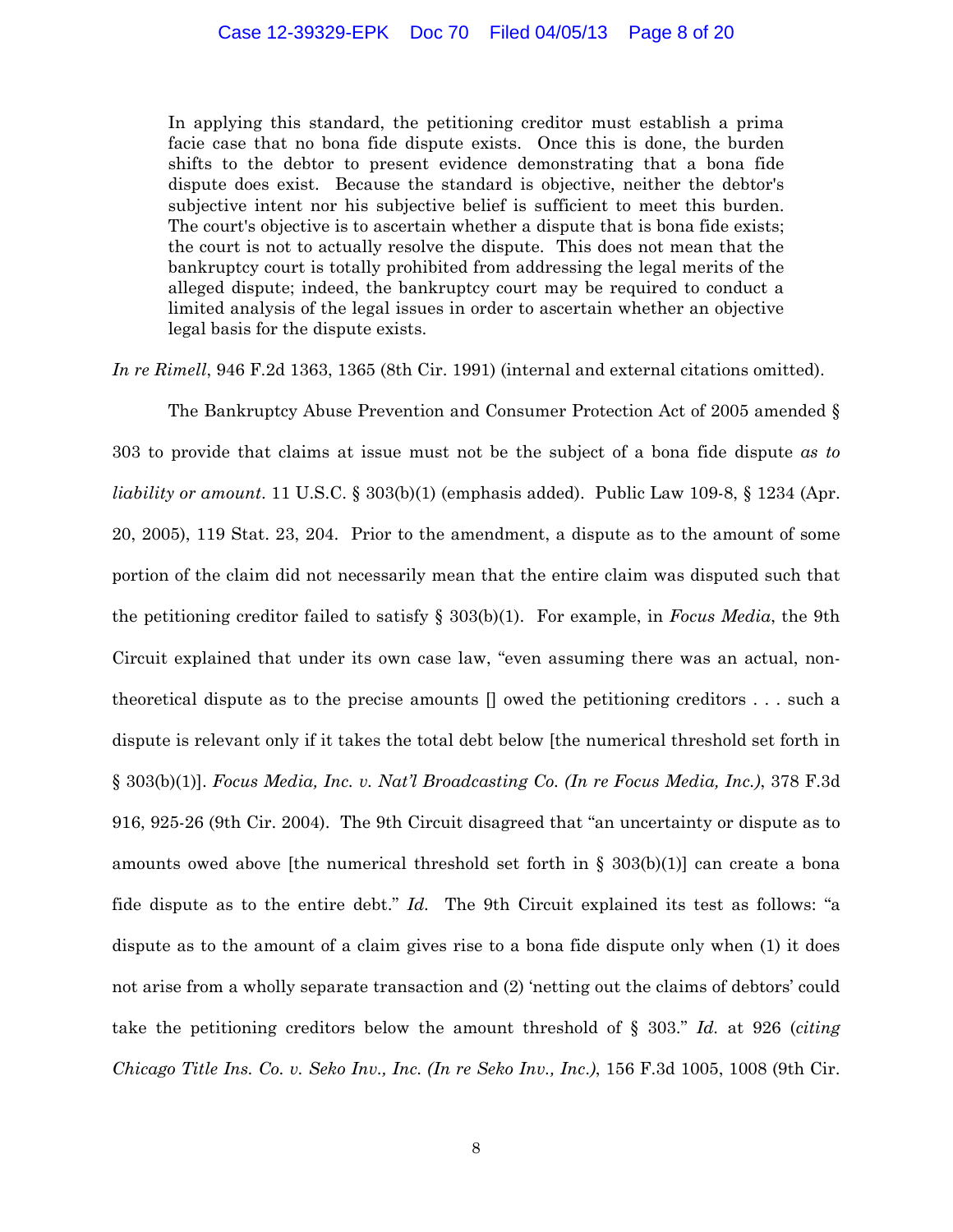### Case 12-39329-EPK Doc 70 Filed 04/05/13 Page 9 of 20

1998)); *see also IBM Credit Corp. v. Compuhouse Sys., Inc*., 179 B.R. 474, 479 (W.D. Pa. 1995), *aff'd*, 85 F.3d 612 (3d Cir. 1996) ("it is clear that if at least a portion of the debt that is the subject of the petition is undisputed, the undisputed portion is sufficient to create a debt under Section 303(b)(1) not subject to a bona fide dispute").

It is generally accepted that the 2005 amendment to § 303(b)(1) changed this analysis so that a dispute as to any portion of a claim, even if some dollar amount would be left undisputed, means there is a bona fide dispute as to the amount of the claim and such claim cannot be counted to satisfy § 303(b)(1). *See, e.g., In re Excavation, Etc., LLC,* 09- 60953FRA7, 2009 WL 1871682 (Bankr. D. Or. June 24, 2009) (2005 amendment overruled *Seko* and *In Focus* because if that rule "were to remain in effect, the 'and amount' language would be superfluous"); *In re Euro-Am. Lodging Corp*., 357 B.R. 700, 712 n.8 (Bankr. S.D.N.Y. 2007) ("As a result of the amendment, any dispute regarding the amount that arises from the same transaction and is directly related to the underlying claim should render the claim subject to a *bona fide* dispute") (*citing* Collier on Bankruptcy); *In re Orlinsky*, 06-15417-BKC-RAM, 2007 WL 1240207 (Bankr. S.D. Fla. Apr. 24, 2007); *but see In re DemirCo Holdings, Inc.,* 06-70122, 2006 WL 1663237 (Bankr. C.D. Ill. June 9, 2006) (holding that the 2005 amendment has no effect on analysis under existing case law).

Yet a single creditor may hold multiple claims against an alleged debtor. For purposes of § 303(b)(1), courts must independently assess each claim held by a creditor to determine whether a bona fide dispute exists as to each claim. *See In re Taub*, 439 B.R. 261 (Bankr. E.D.N.Y. 2010). When a creditor holds multiple claims, and some but not all of such claims are subject to bona fide dispute, this does not disqualify the creditor entirely. A claim of such creditor not subject to bona fide dispute may still be counted for purposes of § 303(b). *In re Cohn-Phillips, Ltd.*, 193 B.R. 757, 763 n.8 (Bankr. E.D. Va. 1996) ("The claims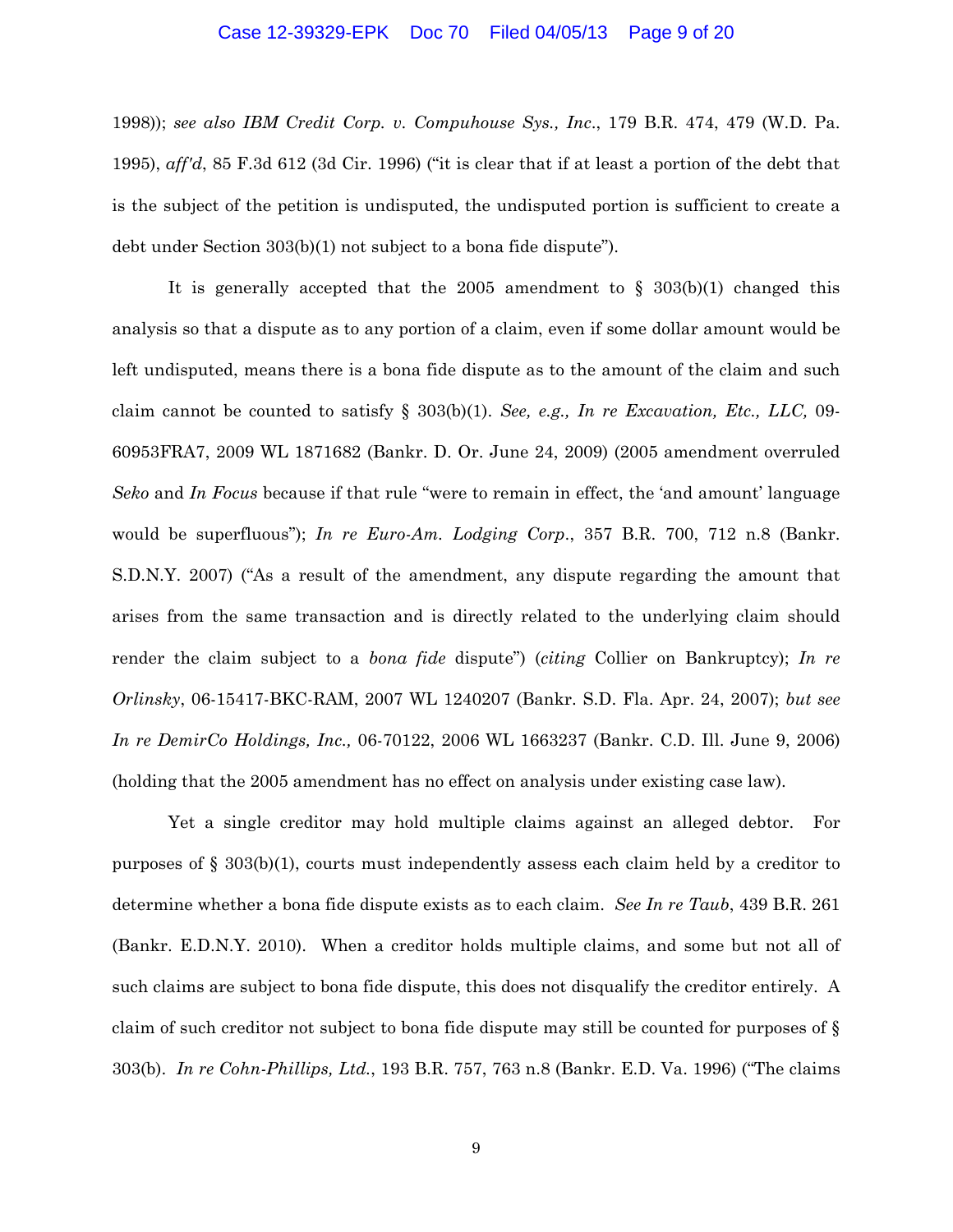## Case 12-39329-EPK Doc 70 Filed 04/05/13 Page 10 of 20

of a holder of multiple claims are not dismissed merely because one of them is subject to a bona fide dispute.")

 In its response to the Motion for Summary Judgment, Vicor does not contest the claim held by Christopher Vissman, a former employee of Vicor. According to his declaration, Mr. Vissman holds a claim, as of the date the involuntary petition was filed, in the amount of \$42,257.75 plus interest, arising from a judgment for unpaid compensation, commission, and expenses.<sup>2</sup> Mr. Vissman is a proper petitioning creditor under  $\S 303(b)(1)$ .

Thus, to satisfy § 303(b), the Petitioning Creditors need only establish that two of the remaining twelve Petitioning Creditors hold claims against Vicor that are not contingent as to liability and are not the subject of a bona fide dispute as to liability or amount. As noted above, by agreement of the parties, the Court's analysis at this stage of the litigation is limited to those five Petitioning Creditors, including Mr. Vissman, who were deposed prior to briefing on the Motion for Summary Judgment.

Each of the remaining four Petitioning Creditors considered in connection with the Motion for Summary Judgment—David H. Fater, Richard M. Cohen, T.J. Bohannon, Inc., and Jerry M. Anchin—states multiple claims against Vicor. These claims fall under the categories of unpaid compensation, unpaid reimbursable expenses, and/or unpaid loans. The Alleged Debtor disputes that any of these Petitioning Creditors qualify as petitioning creditors in this case.

In support of the Motion for Summary Judgment, each of the four Petitioning Creditors submitted declarations along with their respective employment or consulting agreements and documents supporting their claims for unreimbursed expenses. The movants also submitted Exhibit A to the Motion for Summary Judgment, which includes

 $\overline{a}$ 

<sup>2</sup> The judgment attached to Mr. Vissman's declaration was filed March 5, 2012 and grants Mr. Vissman default judgment against Vicor in the total amount of \$39,296.57 with post-judgment interest accruing at the rate of 10% per annum.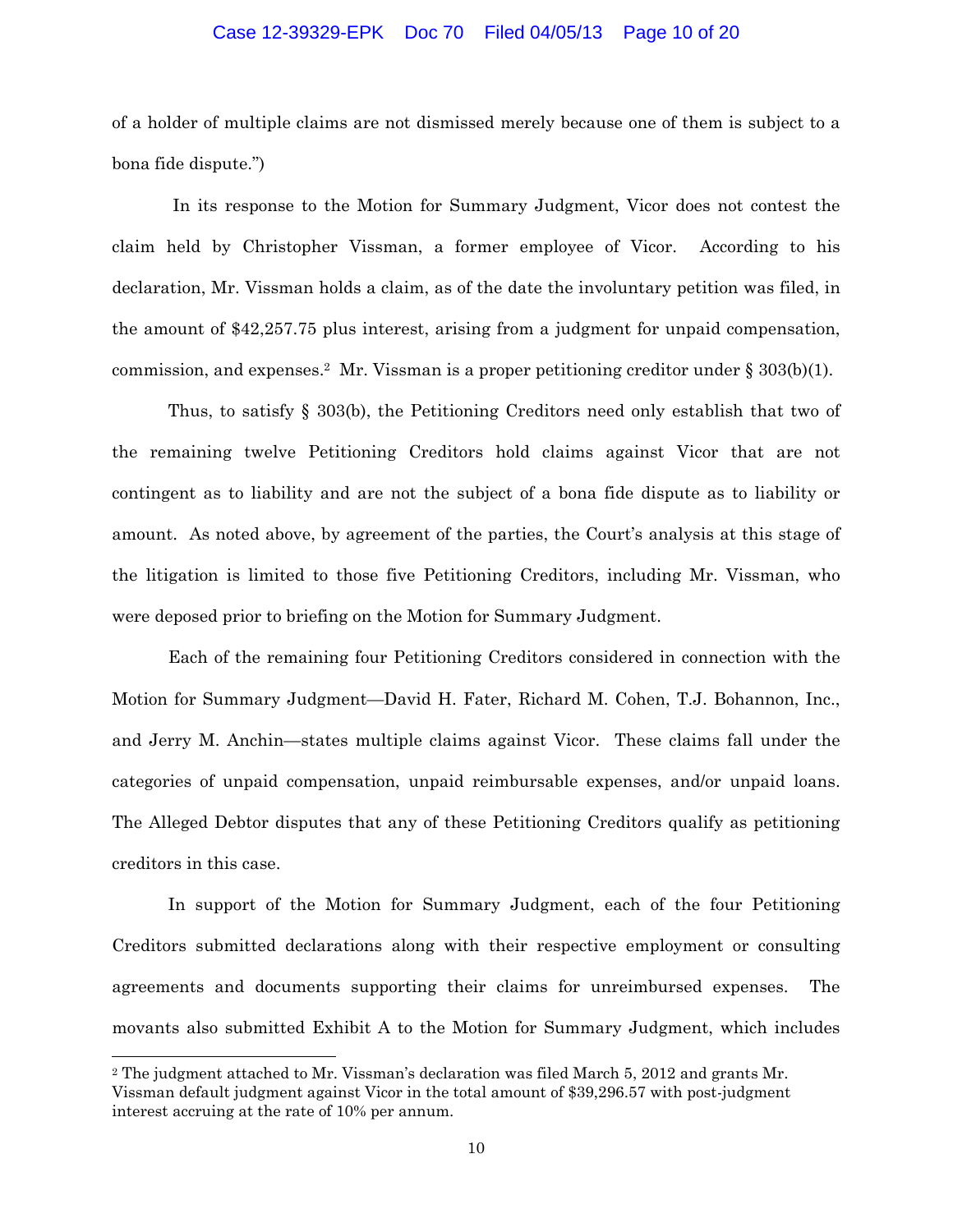## Case 12-39329-EPK Doc 70 Filed 04/05/13 Page 11 of 20

twenty-three pages and comprises two documents. The first document, containing twentyone pages, is entitled "Vicor Technologies Inc.; Aged Payables; As of Jan 31, 2012." The second document, containing two pages, is entitled "Vicor Technologies Inc.; Accounts payable, accrued compensation, and loans; 1/31/2012." These two pages present data in the form of a table indicating the aging of the listed accounts payable, from a period prior to September 2011 and then by month through January 2012. Amounts owing to Jerry Anchin, Ph.D., T.J. Bohannon, Inc., Richard Cohen, David Fater, and Christopher Vissman are indicated on the Aged Payables component of Exhibit A. Each of these Petitioning Creditors is also indicated on the last two pages of Exhibit A.

The four Petitioning Creditors' whose claims are challenged by Vicor have the initial burden of presenting prima facie evidence that their claims are not subject to bona fide dispute. *See In re Rimell*, 946 F.2d 1363, 1365 (8th Cir. 1991). They met this initial burden through their separate declarations, the documents attached thereto, and Exhibit A to the Motion for Summary Judgment. The burden then shifts to Vicor to bring forth evidence tending to show that such claims are subject to bona fide dispute. *See id.*

In response, Vicor submitted the Affidavit of Mr. James E. Skinner, who has held the position of interim CEO of Vicor Technologies, Inc. since January 1, 2012, and the resignation letters dated November 17, 2011 of each of these four Petitioning Creditors. Vicor also takes issue with the evidence submitted by the Petitioning Creditors in support of the Motion for Summary Judgment. The Court addresses each of Vicor's arguments in turn.

In his Affidavit, Mr. Skinner states, in relevant part, the following:

6. As a corporate officer of the Alleged Debtor I dispute the validity and amounts of the claims made by Jerry M. Anchin, David H. Fater, Richard M. Cohen, and T.J. Bohannon, Inc.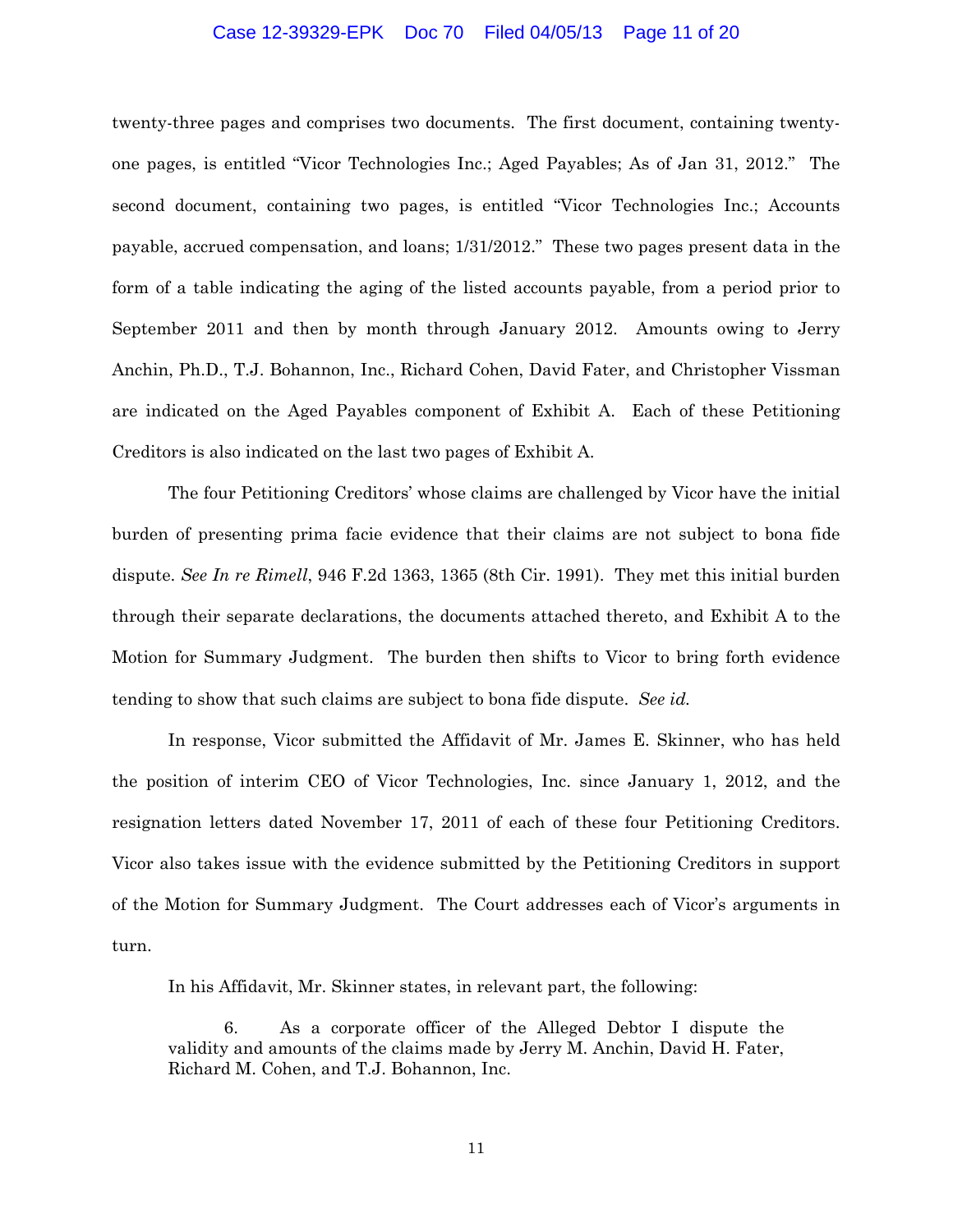7. I believe and it is alleged that Jerry M. Anchin, David H. Fater, Richard M. Cohen, and T.J. Bohannon, Inc. acted in concert to destroy the financial structure of the alleged debtor.

8. I believe and it is alleged that David H. Fater breached his fiduciary duty to Vicor Technologies, Inc. such that he would not be due any amounts claimed in his declaration. I believe that the debt owed Mr. Fater is incorrect and that he has no legal cause of action for anything claimed in his declaration.

In addition, in paragraphs 9 and 10, Mr. Skinner states:

I believe and it is alleged that the debt owed [each of Mr. Anchin and Mr. Cohen] is incorrect and that he has no legal cause of action for anything claimed in his declaration. I dispute the amount owed.

In paragraph 11, Mr. Skinner states:

I believe and it is alleged that the debt owed T.J. Bohannon is incorrect and that he has no legal cause of action for much of what is claimed in his declaration. I dispute the amount owed.

 To the extent Mr. Skinner asserts his beliefs as to the debts owed to and actions of these four Petitioning Creditors, such mere assertions and denials, without more, are not sufficient to meet Vicor's burden in opposition to the Motion for Summary Judgment. As noted above, courts use an objective standard to determine whether there exists a "bona fide dispute as to liability or amount." Mr. Skinner's beliefs are not relevant, either in connection with Vicor's burden in opposition to the Motion for Summary Judgment or in connection with Vicor's burden under § 303(b).

Mr. Skinner states that the four Petitioning Creditors acted to cause Vicor to fail. He also alleges that Mr. Fater breached his fiduciary duty to Vicor and that Vicor has litigation pending against Mr. Fater. To the extent Mr. Skinner intends to state claims of Vicor against the Petitioning Creditors, he provides no evidence or even specific allegations of wrongdoing to support his vague contentions. More importantly, Vicor does not explain how any such claims Vicor may have against the Petitioning Creditors cause the claims of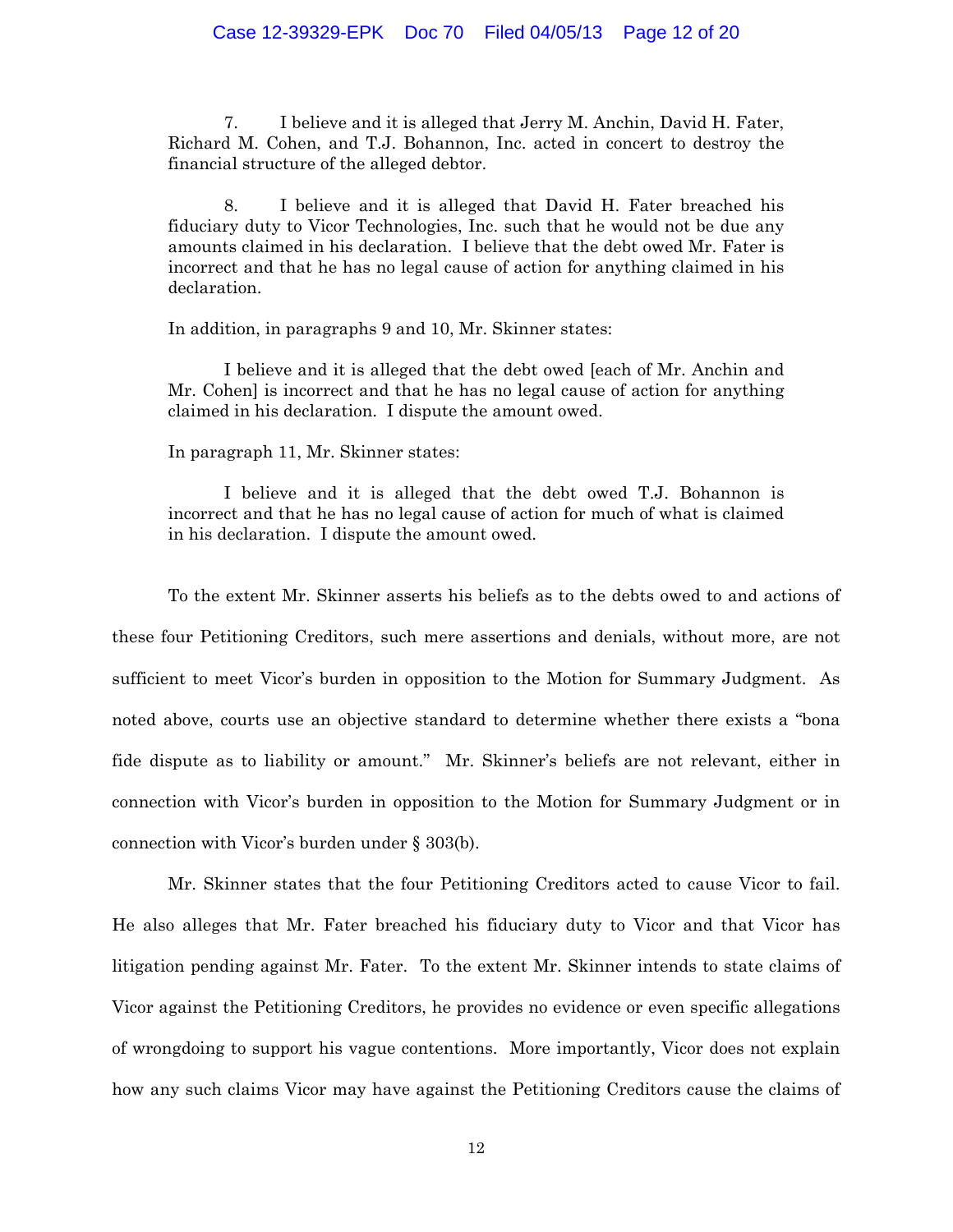## Case 12-39329-EPK Doc 70 Filed 04/05/13 Page 13 of 20

the Petitioning Creditors to be subject to bona fide dispute within the meaning of § 303(b).

 A bona fide dispute to a particular claim may of course take the form of a challenge to the existence of the liability. It may also take the form of a challenge to the amount due. For example, for purposes of  $\S 303(b)$  a claim for payment under a contract may be in bona fide dispute as a result of the parties' disagreement as to the amount owed. Similarly, a claim of an alleged debtor against a petitioning creditor that arises from the same transaction that gave rise to a creditor's claim may constitute a bona fide dispute of the petitioning creditor's claim. But that an alleged debtor may have a separate claim against a petitioning creditor, in spite of the fact that such claim could result in a setoff against the petitioning creditor's claim, does not place the petitioning creditor's claim in bona fide dispute. 3 Vicor does not explain how the claims loosely outlined by Mr. Skinner negate the claims of the subject four Petitioning Creditors. Further, each of the four Petitioning Creditors has multiple claims against Vicor. It is not clear if Vicor is arguing that its claims cause each of such claims to be in bona fide dispute, or only claims for unpaid compensation.4 Without more, Mr. Skinner's allegations do not place the four Petitioning Creditors' claims in bona fide dispute.

 Vicor also argues that the documentation the Petitioning Creditors submitted in connection with the Motion for Summary Judgment raises a bona fide dispute as to liability

 $\overline{\phantom{a}}$ 

<sup>&</sup>lt;sup>3</sup> To be more precise, a defense to a claim in the form of recoupment goes to the heart of the claim and results in a bona fide dispute of the claim. *See Collier on Bankruptcy* ¶ 303.11 (Alan N. Resnick & Henry J. Sommer eds., 16th ed.).But a defense to a claim in the form of an independent counterclaim does not in any manner challenge the original claim and so does not place the original claim in bona fide dispute. *Id.*; *see also In re Mylotte, David & Fitzpatrick*, No. 07-11861, 2007 Bankr. LEXIS 2375 (Bankr. E.D. Pa. July 12, 2007).

<sup>4</sup> In this case, even if the vague assertions made by Mr. Skinner present claims that somehow implicate the subject Petitioning Creditors' employment agreements, the Court notes that the employment agreements of three of the four Petitioning Creditors addressed here, including Mr. Fater, provide for payment of compensation and benefits even if the employee is terminated for cause (including for willful gross neglect or willful gross misconduct). The contracts themselves seem to prohibit a recoupment analysis.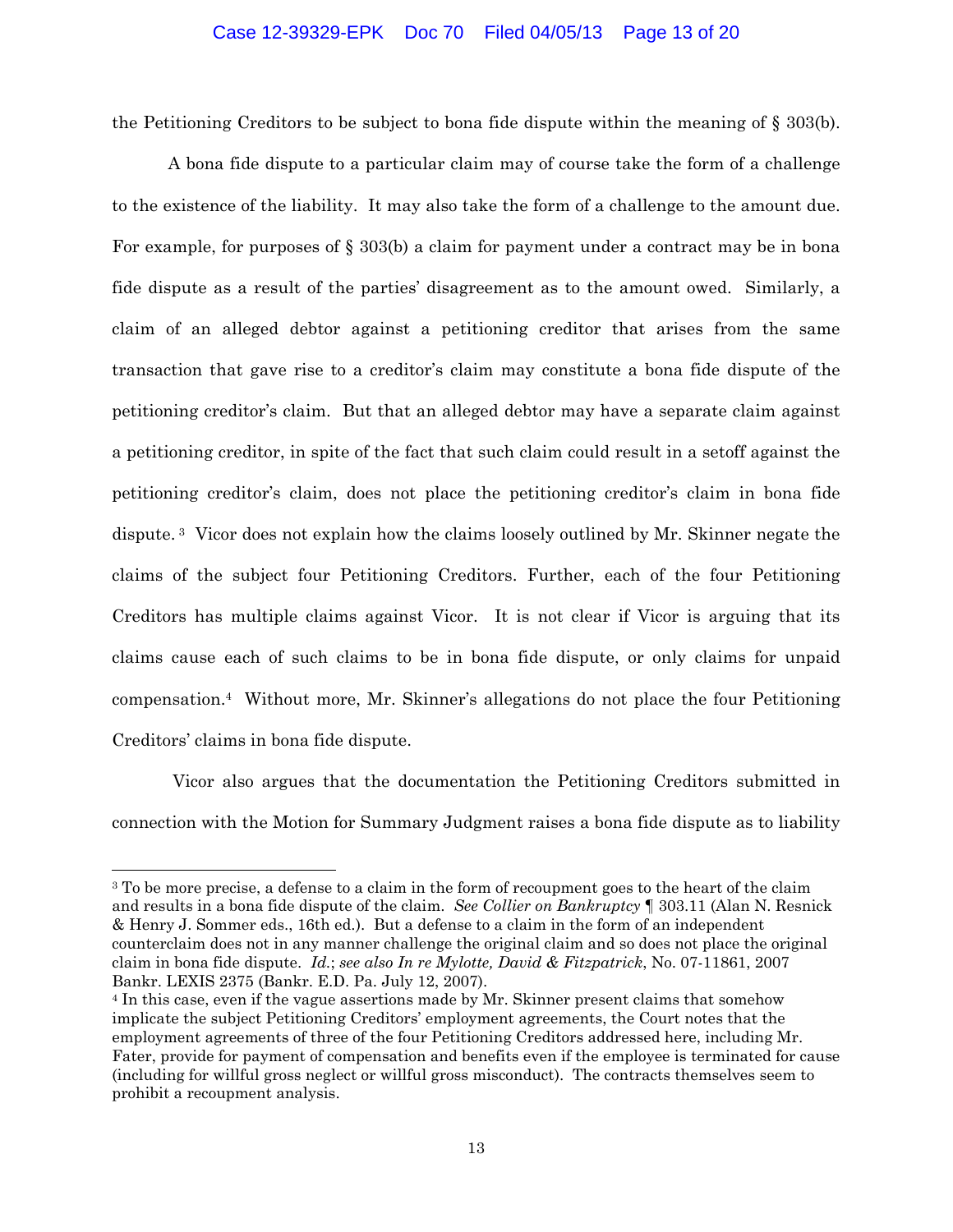## Case 12-39329-EPK Doc 70 Filed 04/05/13 Page 14 of 20

or amount. Vicor points to a date printed on the bottom left of many of the pages of Exhibit A to the Motion for Summary Judgment, which date is different from the date in the heading of that document. Vicor argues that the Petitioning Creditors have at various times alleged different amounts for their claims, pointing to Exhibit A to the Motion for Summary Judgment, declarations filed by the Petitioning Creditors, and their resignation letters.

The fact that numerous pages of Exhibit A indicate the date the document was printed from electronic information does not call into question the accuracy of the information contained in the exhibit. Mr. Bohannon, in his declaration, explained that the date was simply the date he printed the document and that the data came from electronic files he received from Vicor. Vicor did not submit any conflicting records or any evidence to otherwise call into question the accuracy of the financial data presented in Exhibit A.

The payables listed in Exhibit A are stated as of January 31, 2012. The involuntary petition in this case was filed approximately eleven months later on December 7, 2012. The un-rebutted evidence presented in connection with the Motion for Summary Judgment leads to the conclusion that all of the obligations listed in Exhibit A remained outstanding on the petition date. But the converse does not follow from this statement. While it appears undisputed that none of the obligations shown in Exhibit A was paid in the interim, this does not mean that Vicor did not also incur additional debts that remained due on the petition date, including additional obligations to the parties listed in Exhibit A. Simply put, that a claim is not listed in Exhibit A as an account payable owed by Vicor on January 31, 2012 does not mean that Vicor was not liable for such claim when this case was commenced on December 7, 2012. The fact that certain of the Petitioning Creditors' claims are not indicated on Exhibit A is thus not dispositive.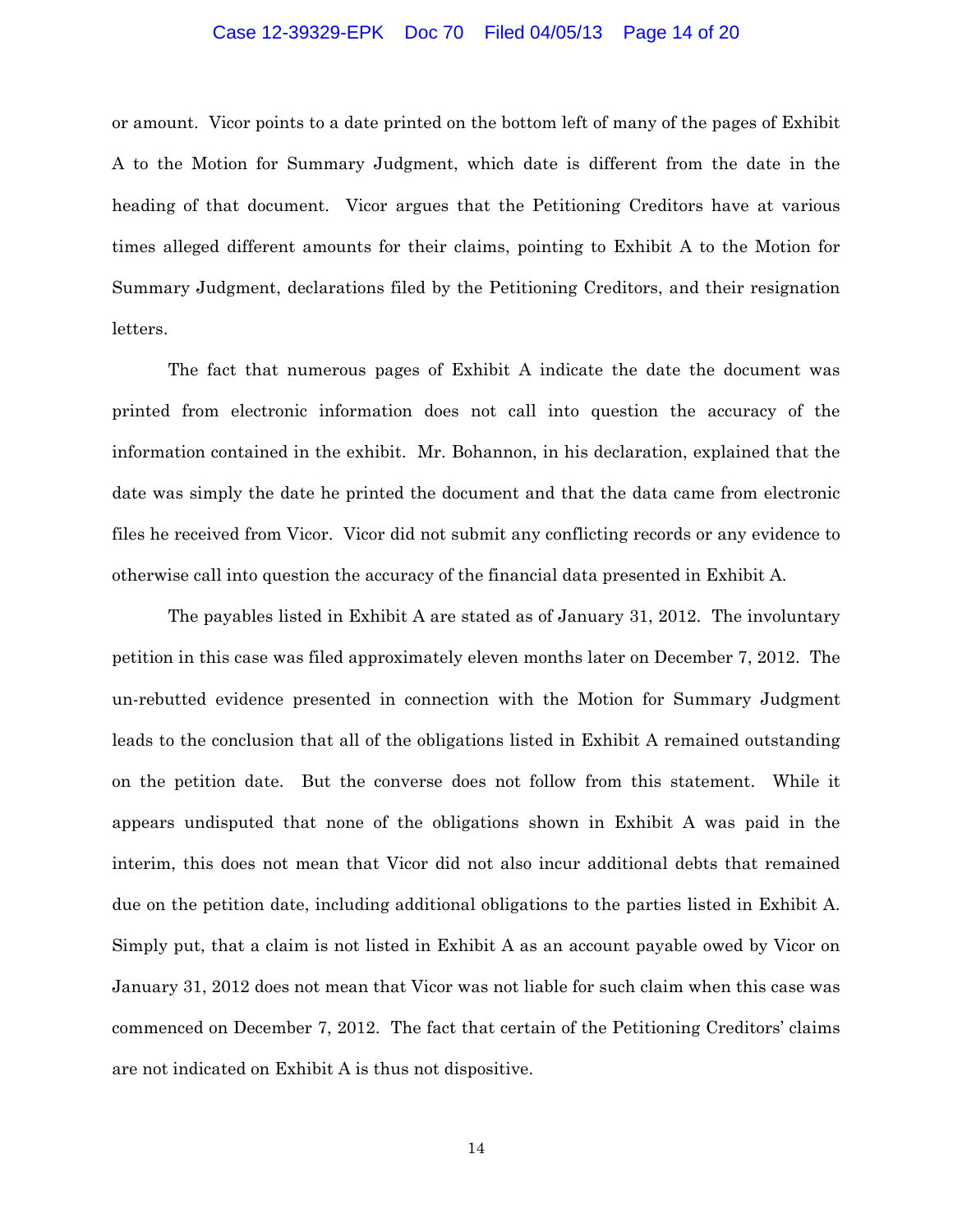## Case 12-39329-EPK Doc 70 Filed 04/05/13 Page 15 of 20

Vicor argues that the figures shown on Exhibit A are internally inconsistent. It argues that the amounts indicated in the first twenty-one pages of Exhibit A "do not match up with the accounts payable attachment on page 22 and 23 of the Motion."5 But looking only at the obligations indicated for the four Petitioning Creditors at issue here—David H. Fater, Richard M. Cohen, T.J. Bohannon, Inc., and Jerry M. Anchin—the amounts shown for each of these four Petitioning Creditors in the first twenty-one pages of Exhibit A are the same as the amounts shown in the table on pages 22 and 23 of Exhibit A.

Vicor also argues that the four subject Petitioning Creditors have previously alleged different amounts owed by Vicor and that this calls into question the amounts they now claim. The evidence submitted in connection with the Motion for Summary Judgment does not support this argument. As stated above, the fact that a claim is not listed in Exhibit A to the Motion for Summary Judgment does not mean that such claim does not exist. The subject claim could have arisen in the period after the date of the report contained in Exhibit A and prior to the filing of this case. Vicor presents no specific evidence to contradict the claims presented by the four Petitioning Creditors at issue here. Likewise, the fact that certain of the Petitioning Creditors stated different amounts owing by Vicor in their resignation letters, tendered more than a year prior to the petition here, does not call into question the claims stated as of the petition date. Each of the subject Petitioning Creditors submitted a declaration and a supplemental declaration spelling out in detail the basis for their claims. Vicor provided no evidence contrary to their assertions.

Vicor's approach to defeating the Motion for Summary Judgment is wanting. It is not sufficient, for purposes of overcoming a motion for summary judgment or for purposes of supporting the allegation that a claim is subject to bona fide dispute under  $\S$  303(b), to

l

<sup>5</sup> Because the Motion for Summary Judgment is only eleven pages long, the Court assumes that the reference to pages 22 and 23 refers to such pages in Exhibit A.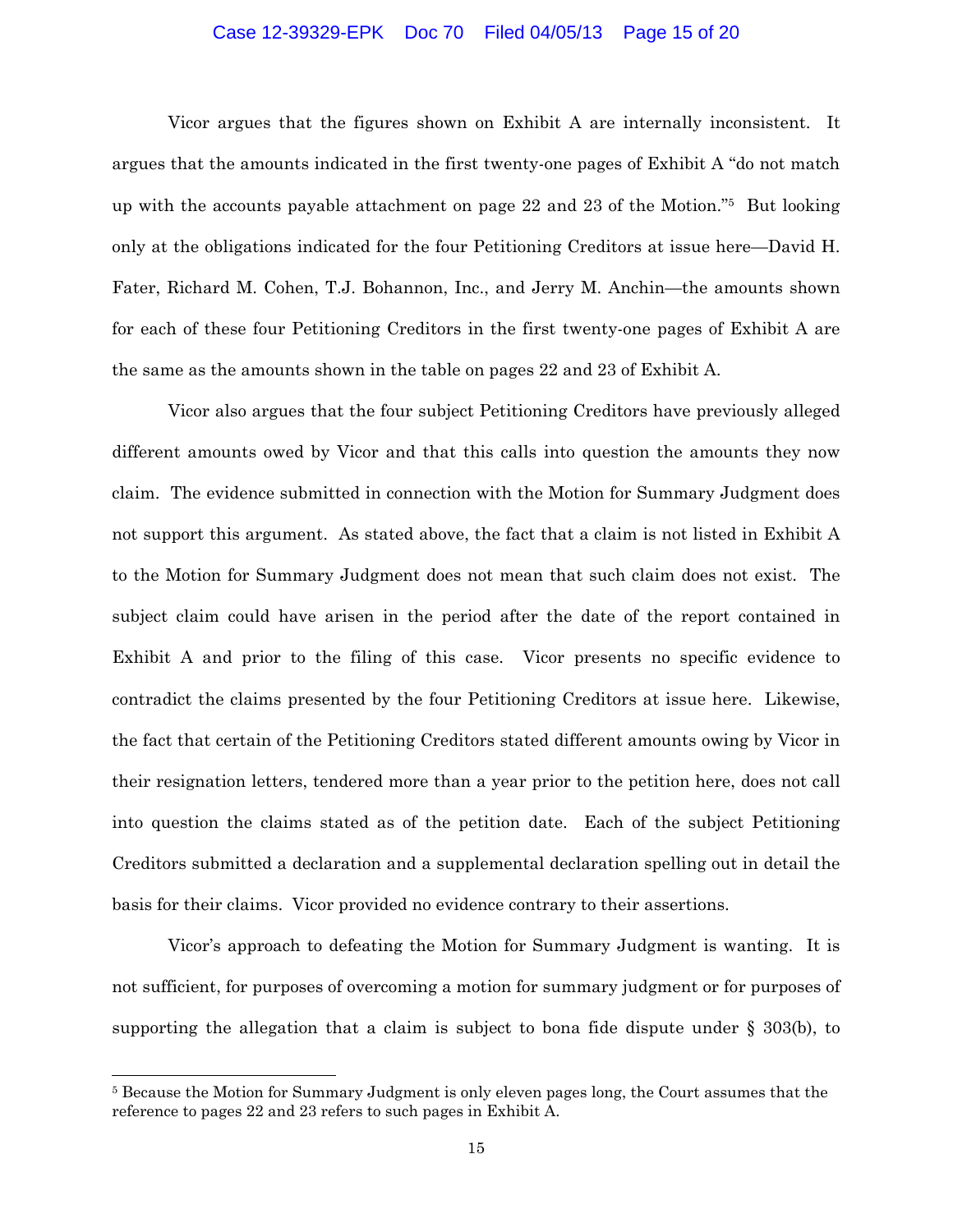## Case 12-39329-EPK Doc 70 Filed 04/05/13 Page 16 of 20

simply state that you do not agree. Vicor must present evidence, in the form of an affidavit or documentation obtained through discovery, to show that there are material facts in dispute contrary to the allegations in the Motion for Summary Judgment. Vicor presents no specific evidence to contradict any of the allegations made by the subject Petitioning Creditors. While it is sometimes sufficient to defeat a motion for summary judgment by showing that the factual assertions made by the movant are unsupported, the arguments of the opponent must be supported by logic. They must cause the Court to determine that the movant's arguments have no foundation and, like a house of cards, must fall. But the documents pointed to by Vicor in opposition to the Motion for Summary Judgment do not create the kind of doubt necessary to the task. Application of logic to the facts alleged by Vicor simply does not cause the Court to question the accuracy of the claims presented by the Petitioning Creditors. Vicor failed to meet its burden in response to the Motion for Summary Judgment.

Even if Vicor's vague, generalized objections to the claims of the four subject Petitioning Creditors raised a bona fide dispute as to some claim held by each Petitioning Creditor, each such Petitioning Creditor holds at least one claim that was not challenged by Vicor or the challenge was facially inadequate. Vicor's response to the claims alleged by the four Petitioning Creditors at issue here was a global response. Vicor apparently assumed that each such Petitioning Creditor holds a single claim against Vicor, and that Vicor's generalized attack would result in the Court determining that there was an overall factual dispute for each Petitioning Creditor. Yet it is obvious from the declarations filed by the subject Petitioning Creditors that each holds more than one claim against Vicor. These claims fall into the categories of unpaid wages, unreimbursed expenses, and unpaid loans. There is no reason for the Court to lump the various claims held by each Petitioning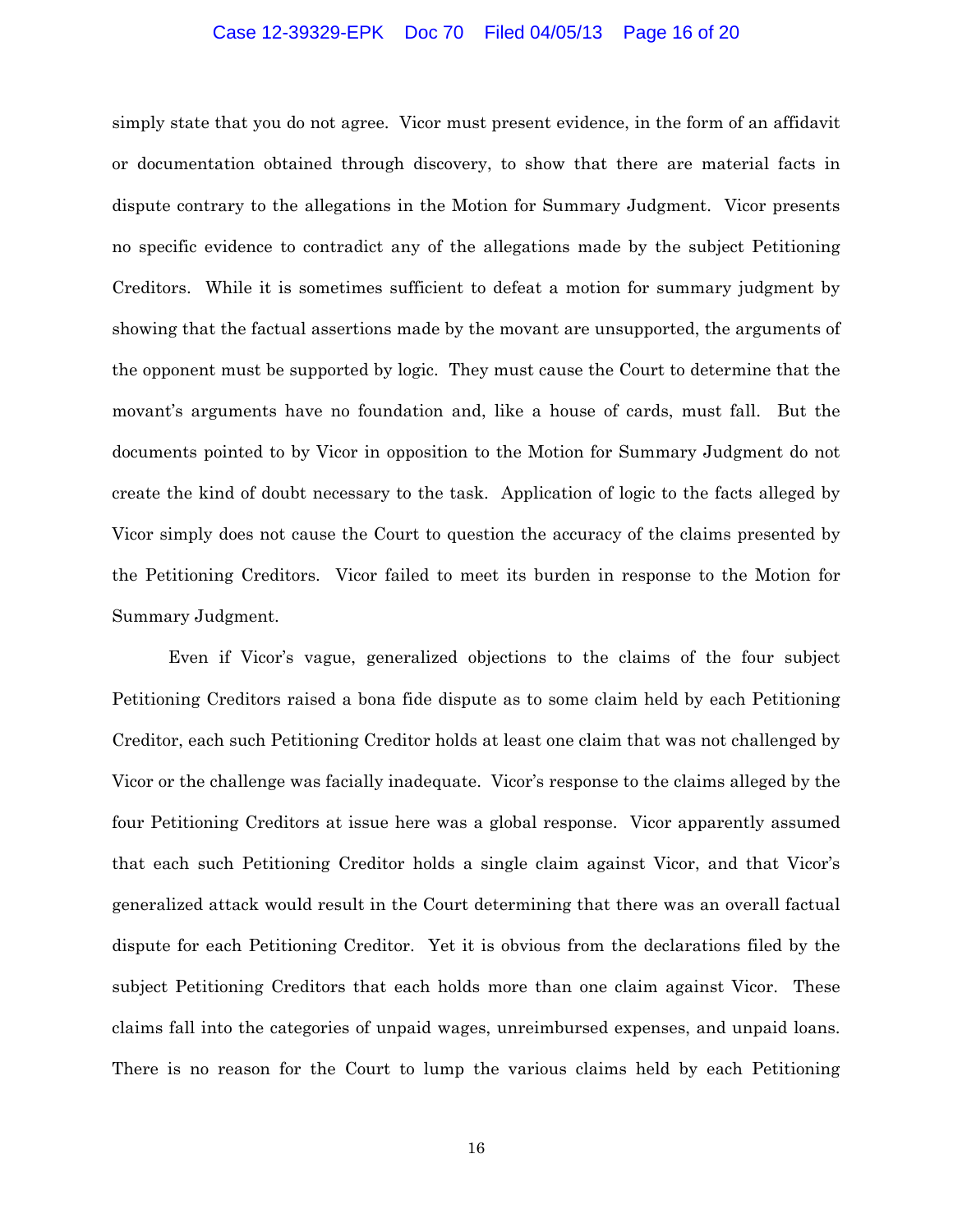## Case 12-39329-EPK Doc 70 Filed 04/05/13 Page 17 of 20

Creditor together, as if they do not arise from separate obligations of Vicor.<sup>6</sup> Even if Vicor's arguments on tangential factual matters were proper challenges to some of the claims of the subject Petitioning Creditors, the unrebutted evidence now before the Court shows that each of the Petitioning Creditors has at least one claim that may be counted for purposes of § 303(b).

Mr. Cohen's claims are the same as presented in Exhibit A to the Motion for Summary Judgment, which shows the aggregate amount owed on page 4 and shows the two claims making up the total amount due on page 22. Even if Vicor presented evidence to show that some amount claimed by Mr. Cohen is in dispute, Mr. Cohen states two separate claims and either of those claims may be counted in determining whether he is the holder of a claim sufficient to satisfy § 303(b)(1). As Mr. Cohen explains in his Supplemental Declaration, he has separate claims for unpaid wages and reimbursable expenses. As far as the Court can tell, Mr. Skinner's declaration addresses only Mr. Cohen's claim for unpaid wages. Other than Mr. Skinner's subjective, conclusory, and unsupported allegations as to Mr. Cohen's conduct, Vicor does not challenge Mr. Cohen's claims for reimbursable expenses. Thus, even if there was a proper challenge to Mr. Cohen's claim for unpaid wages, he would be counted as a petitioning creditor under  $\S 303(b)(1)$ .

 Similarly, Dr. Anchin presents three claims against Vicor, for unpaid salary, unreimbursed travel expenses, and unpaid loans. Other than general statements that Dr. Anchin's claims are disputed and that he acted to harm Vicor, Vicor made no specific allegation tending to negate any of Dr. Anchin's claims. Exhibit A to the Motion for Summary Judgment indicates a debt to Dr. Anchin of \$5,439.30. Dr. Anchin's resignation letter dated November 17, 2011 states this same amount as owing for unreimbursed travel

 $\overline{a}$ 

<sup>6</sup> Although the claims for unpaid salary and unreimbursed expenses both arise from the employment and consulting agreements, based on the evidence currently before the Court they appear to be independent claims against Vicor.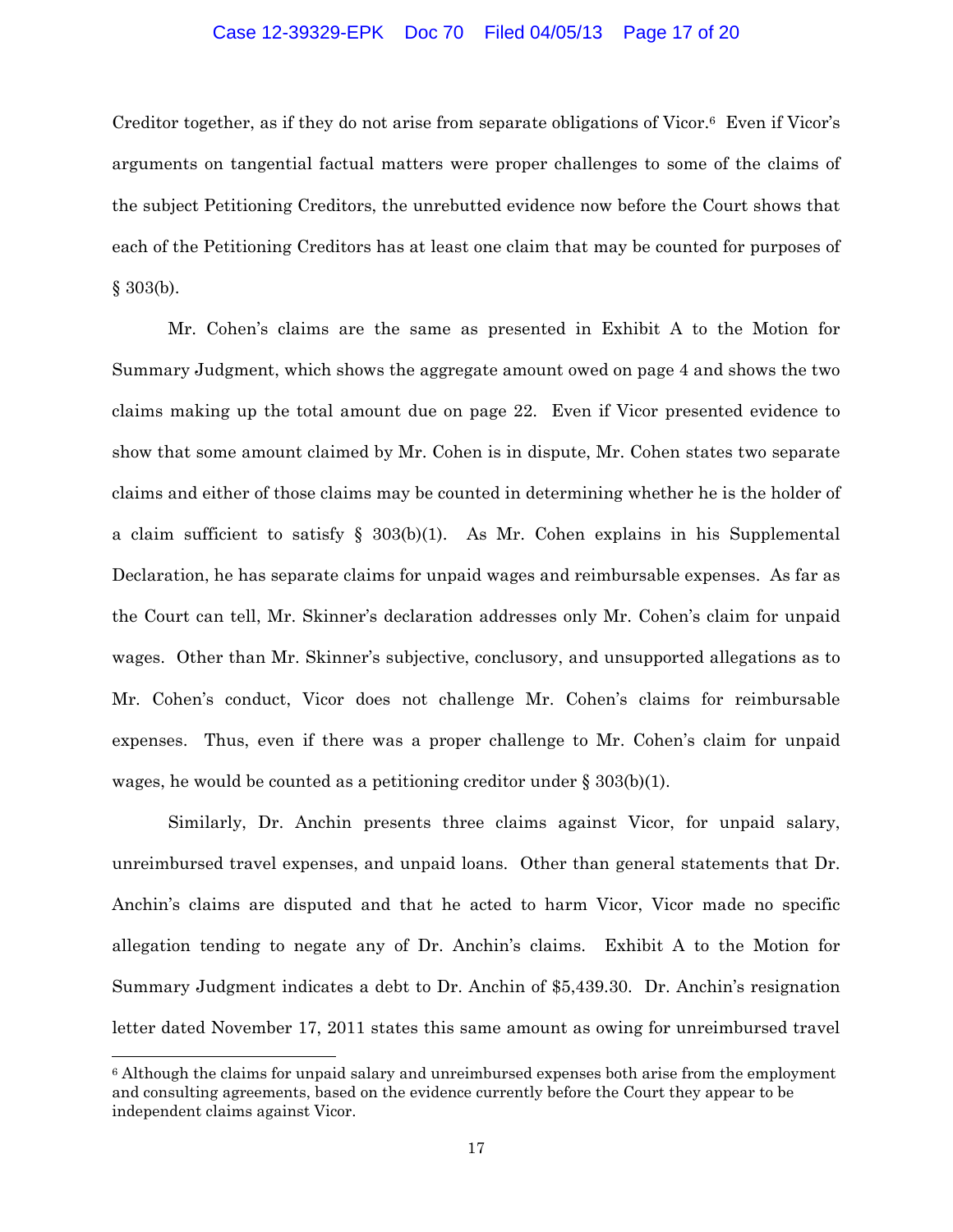## Case 12-39329-EPK Doc 70 Filed 04/05/13 Page 18 of 20

expenses and also states a sum owed for unpaid loans. At a minimum, Dr. Anchin's claim for unreimbursed travel expenses and unpaid loans are not in bona fide dispute. Thus, even if Vicor's unsupported arguments somehow place his claims for unpaid salary in bona fide dispute, Dr. Anchin may be counted as a petitioning creditor in this case based on his claims for unreimbursed expenses and unpaid loans.

 David H. Fater also presents three claims against Vicor, for unpaid compensation, unreimbursed expenses, and unpaid loans. Vicor's own accounts payable ledger, contained in Exhibit A to the Motion for Summary Judgment, shows \$18,781.60 owed to Mr. Fater. This is the same amount claimed by Mr. Fater for unreimbursed expenses. Even if Vicor's allegations could lead to the Court finding Mr. Fater's claims for unpaid salary in bona fide dispute, Vicor does not dispute Mr. Fater's claims for unreimbursed expenses and unpaid loans. Mr. Fater's claims for unreimbursed expenses and unpaid loans are sufficient to count him as a petitioning creditor in this case.

 In this case, T.J. Bohannon, Inc. acts through its principal Thomas J. Bohannon. Vicor argues that there is confusion as to whether Mr. Bohannon, personally, or T.J. Bohannon, Inc. is the proper creditor on some or all of the claims presented. Yet the evidence currently before the Court makes clear which claims are held by T.J. Bohannon, Inc. and which claims are held by its principal. Vicor and T.J. Bohannon, Inc. entered into a Consulting Agreement providing for Thomas J. Bohannon to act as chief financial officer of Vicor. The claim of unpaid salary and unreimbursed expenses is held by the entity, T.J. Bohannon, Inc. The resignation letter tendered by T.J. Bohannon, Inc. to Vicor, dated November 17, 2011, clearly presents this claim on behalf of the entity, consistent with the consulting agreement. The resignation letter supports the conclusion that Mr. Bohannon made a personal loan to Vicor. Mr. Bohannon submitted his Supplemental Declaration as president of T.J. Bohannon, Inc. In the Supplemental Declaration, Mr. Bohannon provides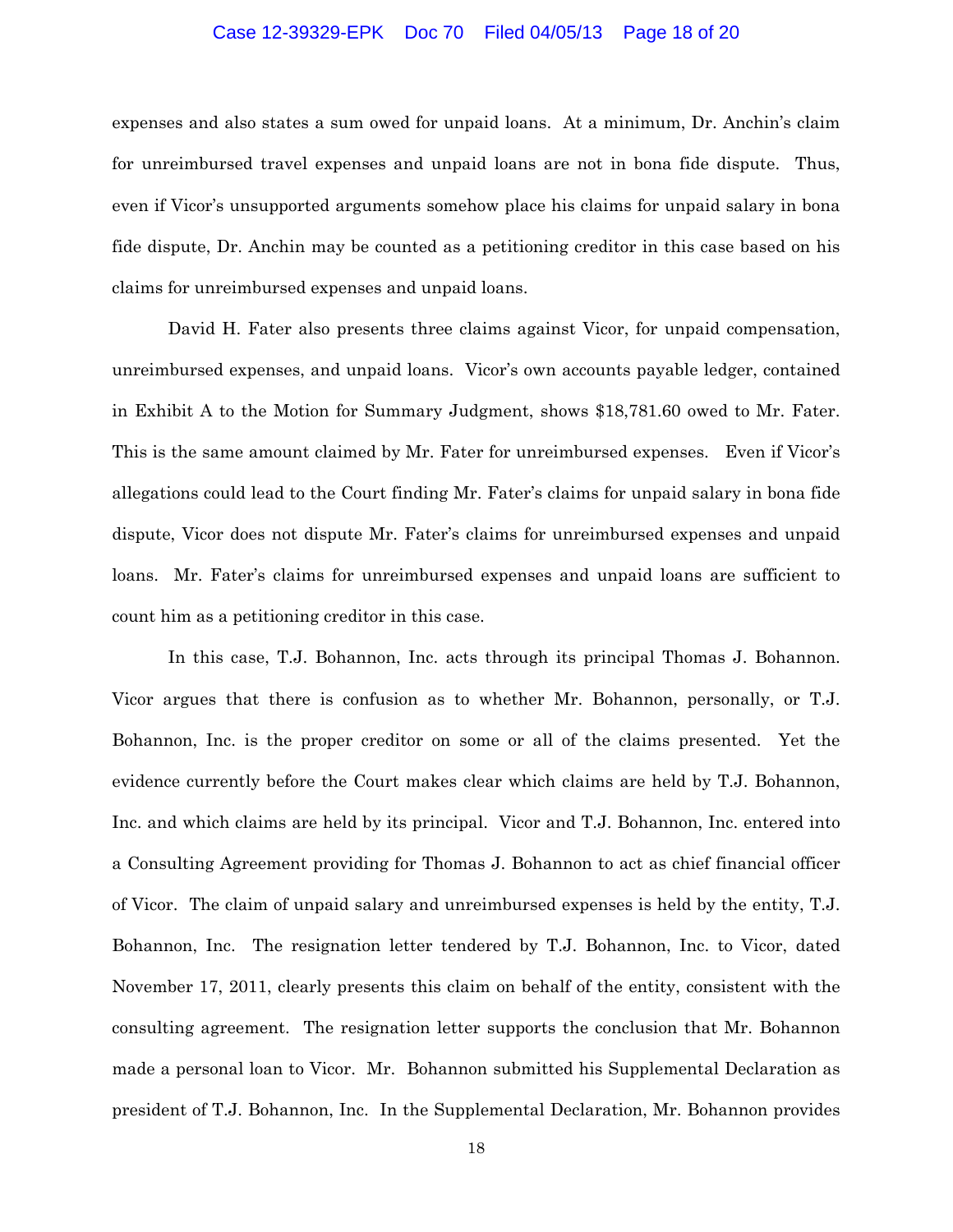## Case 12-39329-EPK Doc 70 Filed 04/05/13 Page 19 of 20

detail on the claims of T.J. Bohannon, Inc., stating claims for unpaid salary and unreimbursed expenses in the exact amounts shown in Exhibit A. Mr. Bohannon also states that he personally made a loan to Vicor and is owed \$11,500 on that loan. The fact that Mr. Bohannon has a personal claim against Vicor has no impact on the Court's analysis of the claims held by T.J. Bohannon, Inc.. Even if Vicor's allegations could lead to the Court finding T.J. Bohannon, Inc.'s claim for unpaid salary in bona fide dispute, Vicor does not dispute the company's claim for unreimbursed expenses. T.J. Bohannon, Inc.'s claim for unreimbursed expenses is sufficient to count it as a petitioning creditor in this case.

 Even if Vicor's unsubstantiated objections to the claims of the four subject Petitioning Creditors raised a bona fide dispute as to some of the claims held by the Petitioning Creditors, each of David H. Fater, Richard M. Cohen, T.J. Bohannon, Inc., and Jerry M. Anchin holds at least one claim that was not disputed by Vicor. This is an independent basis for granting the Motion for Summary Judgment.

 David H. Fater, Richard M. Cohen, T.J. Bohannon, Inc., Jerry M. Anchin, and Christopher Vissman each hold a claim that is not contingent as to liability or the subject of a bona fide dispute as to liability or amount, and the aggregate of such claims exceeds the amount required under § 303(b)(1).

## **Conclusion and Order**

 For the foregoing reasons, the Motion for Summary Judgment will be granted and the Court will enter an Order for Relief in this case.

In its Motion to Dismiss, Vicor challenges the involuntary petition, seeks an order requiring the Petitioning Creditors to post an indemnity bond, and also asks that the Court abstain from or dismiss this case pursuant to 11 U.S.C. § 305(a). Most of the relief